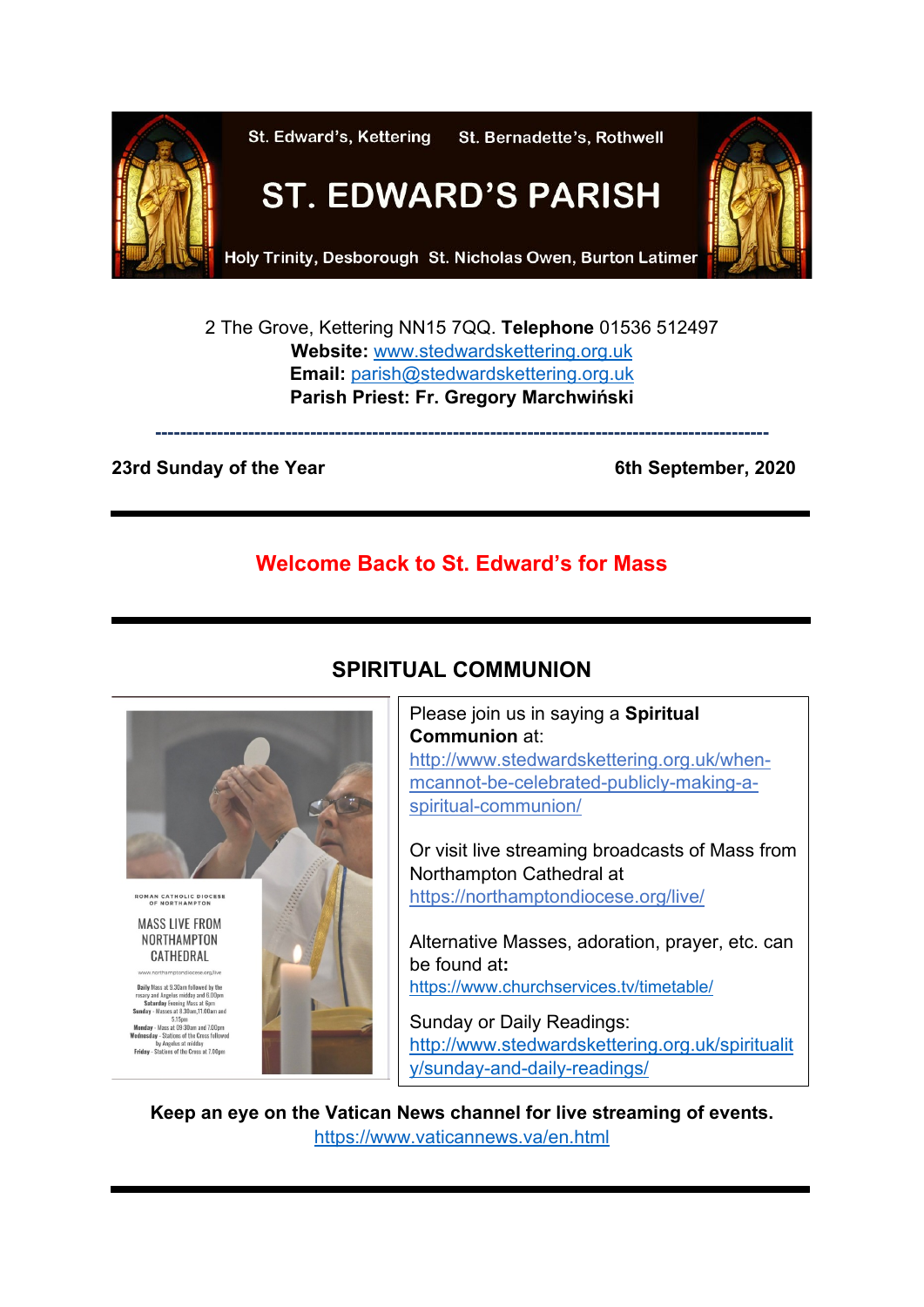#### **THIS WEEK'S MASS INTENTIONS**

**Saturday - 6.30pm -** Sophie McGill RIP

**Sunday - 8.30am -** Sister Aiden and Canon John - int. from Fr Gregory **10.30am -** Harry Perry RIP

**Monday -** for the Parish

**Tuesday - 10.00am -** Tom Gormley RIP

**Wednesday -** Teresa Gormley RIP

**Thursday -** for the Parish

**Friday - 7.00pm -** Noel Hammond RIP

**Saturday - 6.30pm -** Janette Stokes RIP, wedding anniversary

**Sunday - 8.30am -** Marry O'Connor RIP / **10.30am** - for the Parish

To request a Mass Intention please send an email to: [parish@stedwardskettering.org.uk](mailto:parish@stedwardskettering.org.uk)

### **PLEASE PRAY FOR THOSE WHO HAVE RECENTLY DIED**

In our prayers, let us remember our deceased parishioners, family members and friends.

Let us especially remember those who have recently passed away:

*Mary Welsh* - Her funeral (Requiem Mass) will take place at St Edward's Church, Friday, 11th September at 11.00 am.

*Teresa Gormley -* died on Thursday, 4th September. Fr Gregory had the privilege of visiting her and giving her the sacrament of anointing one day before she passed away.

**May they rest in peace**

## **BAPTISMS, WEDDINGS AND FUNERALS**

From August 22 we are now able to arrange not only **baptisms** but also **weddings** and **funerals** in our church in Kettering.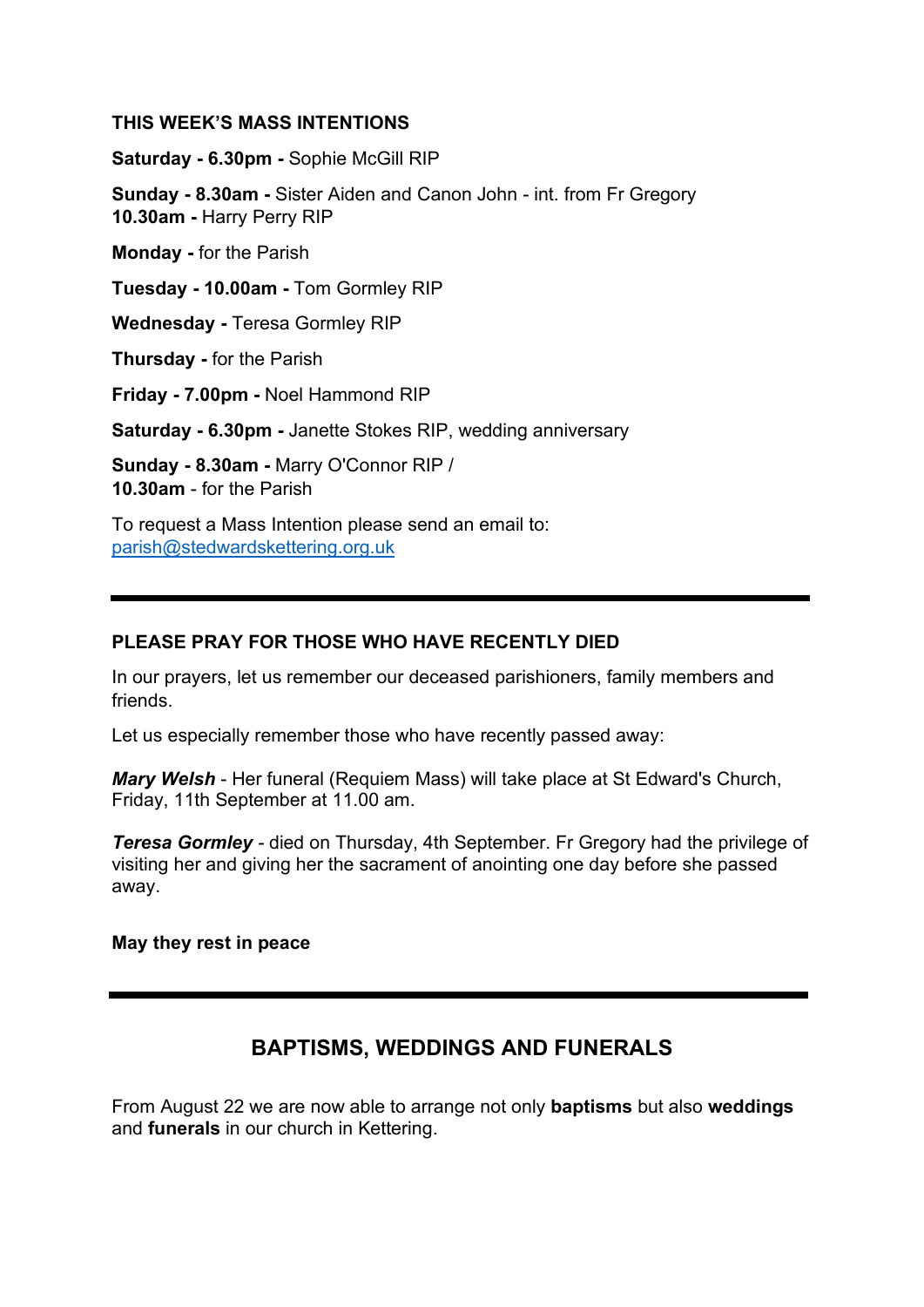## **BAPTISM**



I have received enquiries from couples who wish to have their baby baptised and I'm delighted to now be able to consider this in church. Under current circumstances, baptisms can now take place, only on Saturdays, with a maximum of 30 people who will need to socially distance in church unless from the same household. This will be for one baby, one family and the organiser must arrive **15** minutes before the start to meet a steward who will advise on the required sanitising procedure that your party must adopt to clean any seats used or touched surfaces afterwards. The wearing of face masks by all is requested.

### *The next preparation for baptism will be held on September 7 at 7.00 p.m. in St. Edward's Church.*

Contact the parish office on 01536 512497 or email [parish@stedwardskettering.org.uk](mailto:parish@stedwardskettering.org.uk) with initial enquiries.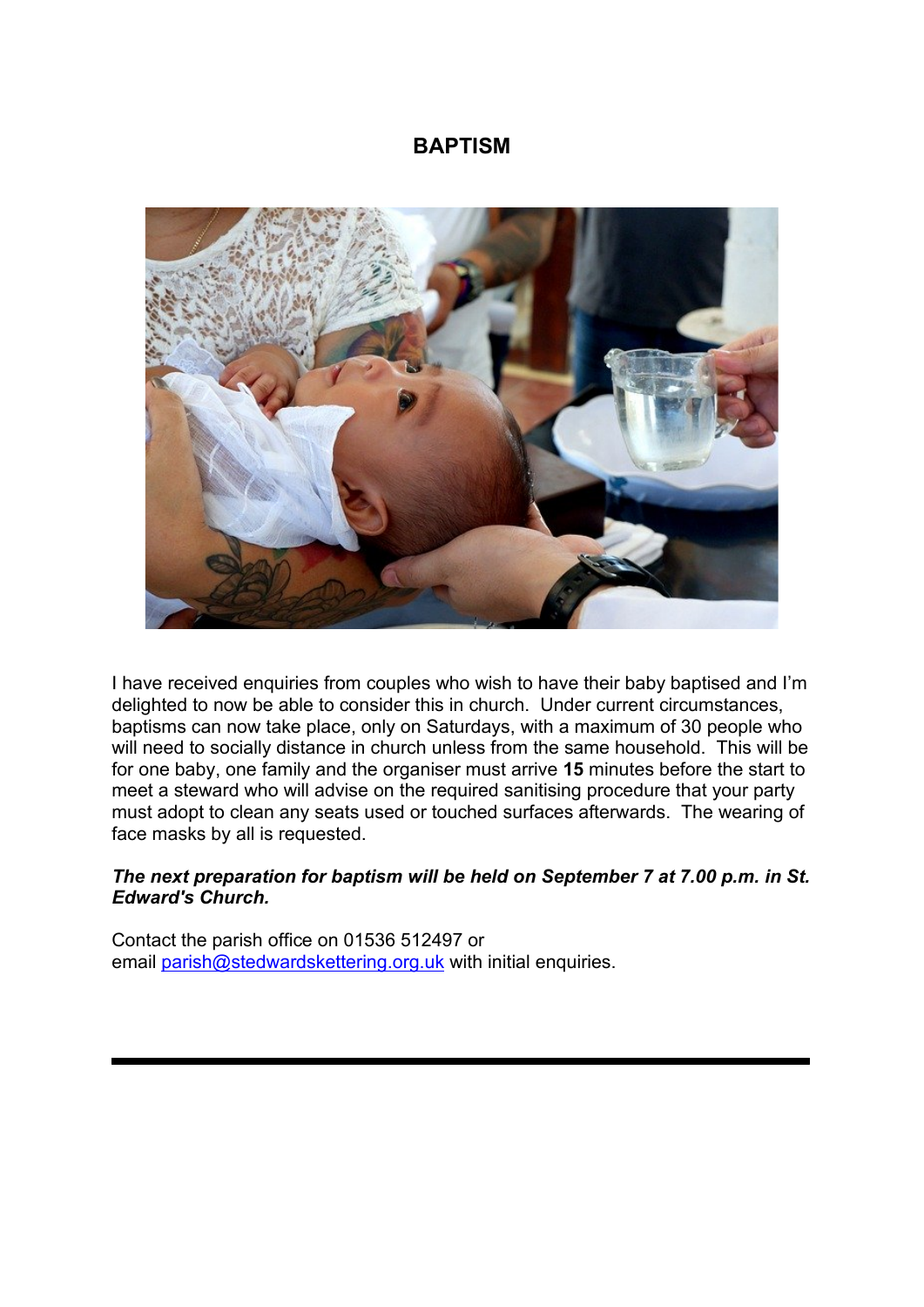# **BACK TO SCHOOL PRAYER**



Heavenly Father we place our children, grandchildren, teachers and all school staff in your loving care and protection as they return to school for the new term. We ask that they experience your peace and strength as they prepare, after such a long time away from school, for a situation this year which will be unfamiliar to them. Guard their hearts and minds to Keep them trusting in you so that they do not worry about things which they have no control over. Grant them emotional, physical and spiritual protection. Holy Spirit enthuse students and staff alike with great inspiration and wise guidance so that all may joyfully make the best use of every opportunity and achieve their full potential.

This we ask through Christ Our Lord. Amen.

Our Lady, Queen of Peace pray for us.

St. Edward pray for us.

St Thomas More pray for us.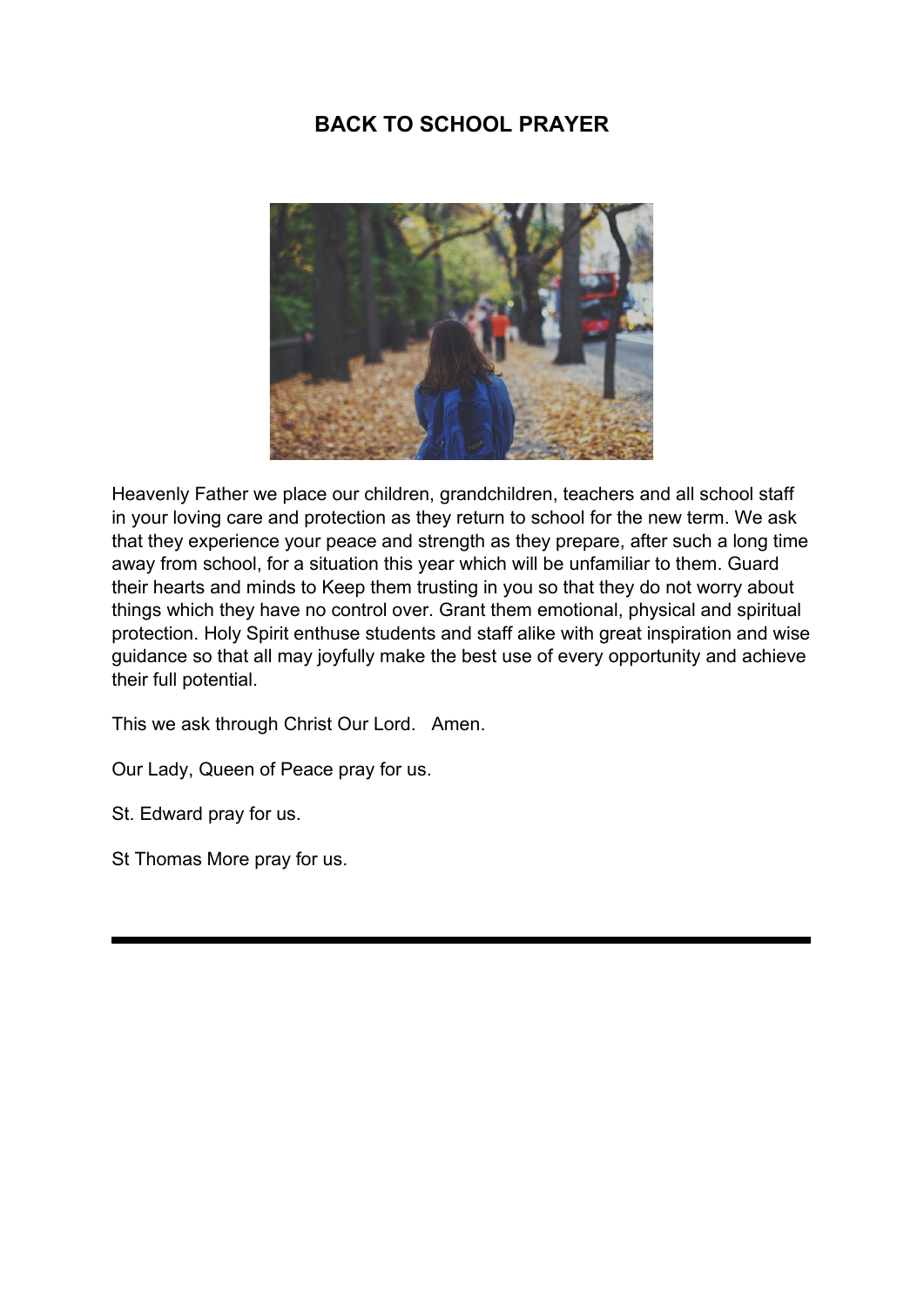## **POPE FRANCIS'S PRAYER FOR SEPTEMBER**



<https://youtu.be/NY9ULrc2ZVA>

The World Day of Prayer for the Care of Creation was observed this week on September 1. The international celebration marks the beginning of the **Season of Creation**, which extends to 4 October, the feast of St Francis of Assisi, the patron saint of ecology. In his prayer intention for this month, Pope Francis asks everyone to pray that we learn to respect the planet's resources.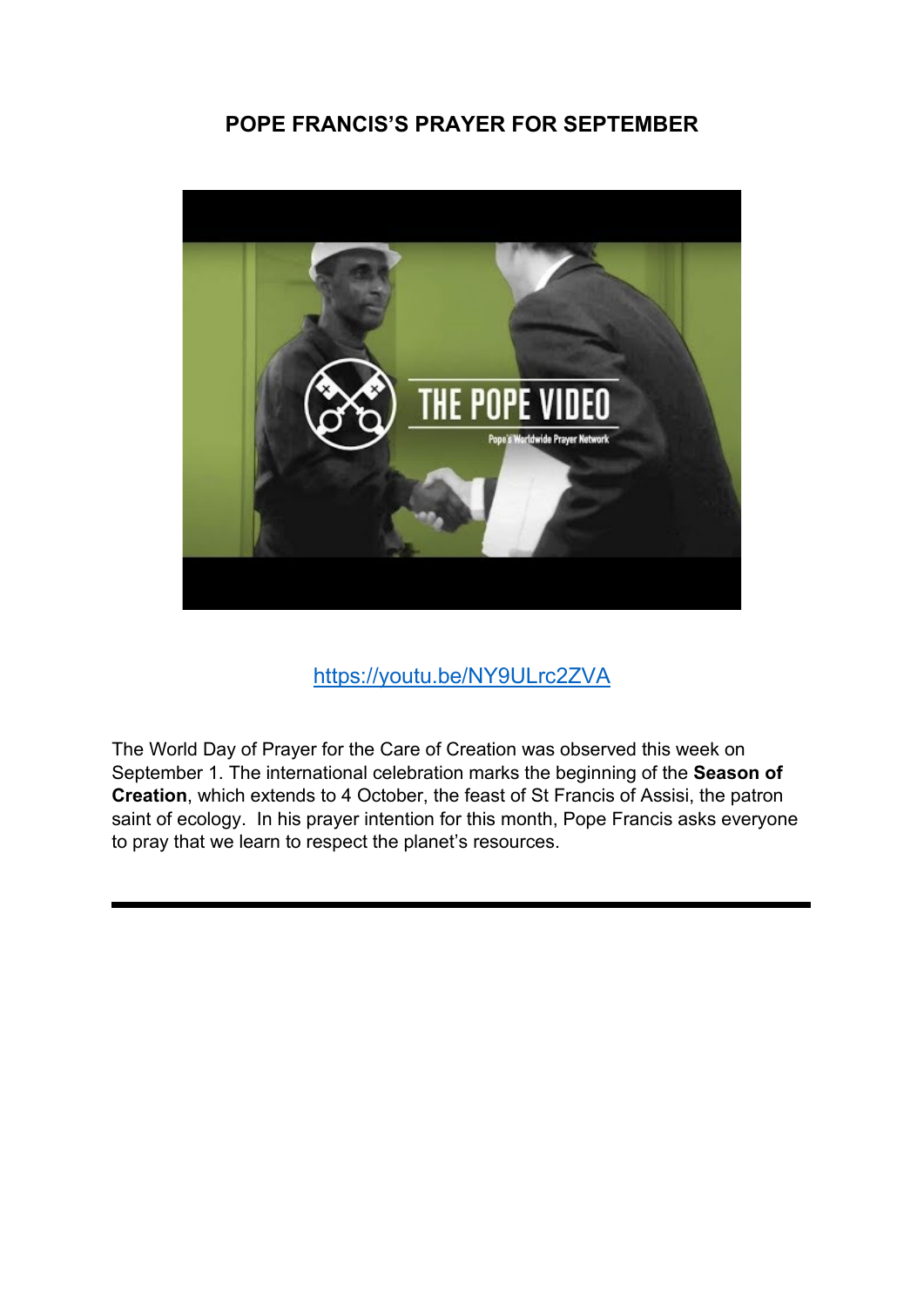# **BOOKING A PLACE AT MASS**



**Please note…. Do not turn up for Mass in the usual way because space is limited due to the Covid-19 regulations and we might have to turn you away if we are full.** 

### **To be fair to all who wish to attend, we have implemented a seat booking system using a dedicated phone number – 0739 6606 881 Mon, Tues, Wed and Friday 9.30-12, Thursday evening 6-8pm only.**

Please note that the telephone will not be manned at other times. The phone line is not open on Thursday morning, instead opening Thursday evening to enable those at work during the day to be able to contact the booking line.

### **Please DO NOT call the presbytery in order to book your Mass as they will not be able to help.**

Face covering is mandatory unless you are [exempt.](https://www.gov.uk/government/publications/face-coverings-when-to-wear-one-and-how-to-make-your-own/face-coverings-when-to-wear-one-and-how-to-make-your-own#when-you-do-not-need-to-wear-a-face-covering) As it is still the diocesan preference to socially distance by around two metres (6 ft) where possible, there are limited numbers able to attend each Mass, However, you are now able to book for seats for two Masses in advance.

**The obligation to attend Sunday Masses continues to be suspended**. So please do not worry if you currently prefer not to attend Mass in church at all during these strange times as **permission is still granted for Spiritual Communion** via live streaming, details of which can be found in the Bishop's [Coronavirus \(COVID-](https://www.cbcew.org.uk/home/our-work/health-social-care/coronavirus-guidelines/)[19\) section.](https://www.cbcew.org.uk/home/our-work/health-social-care/coronavirus-guidelines/) Alternatively visit<https://www.churchservices.tv/timetable/>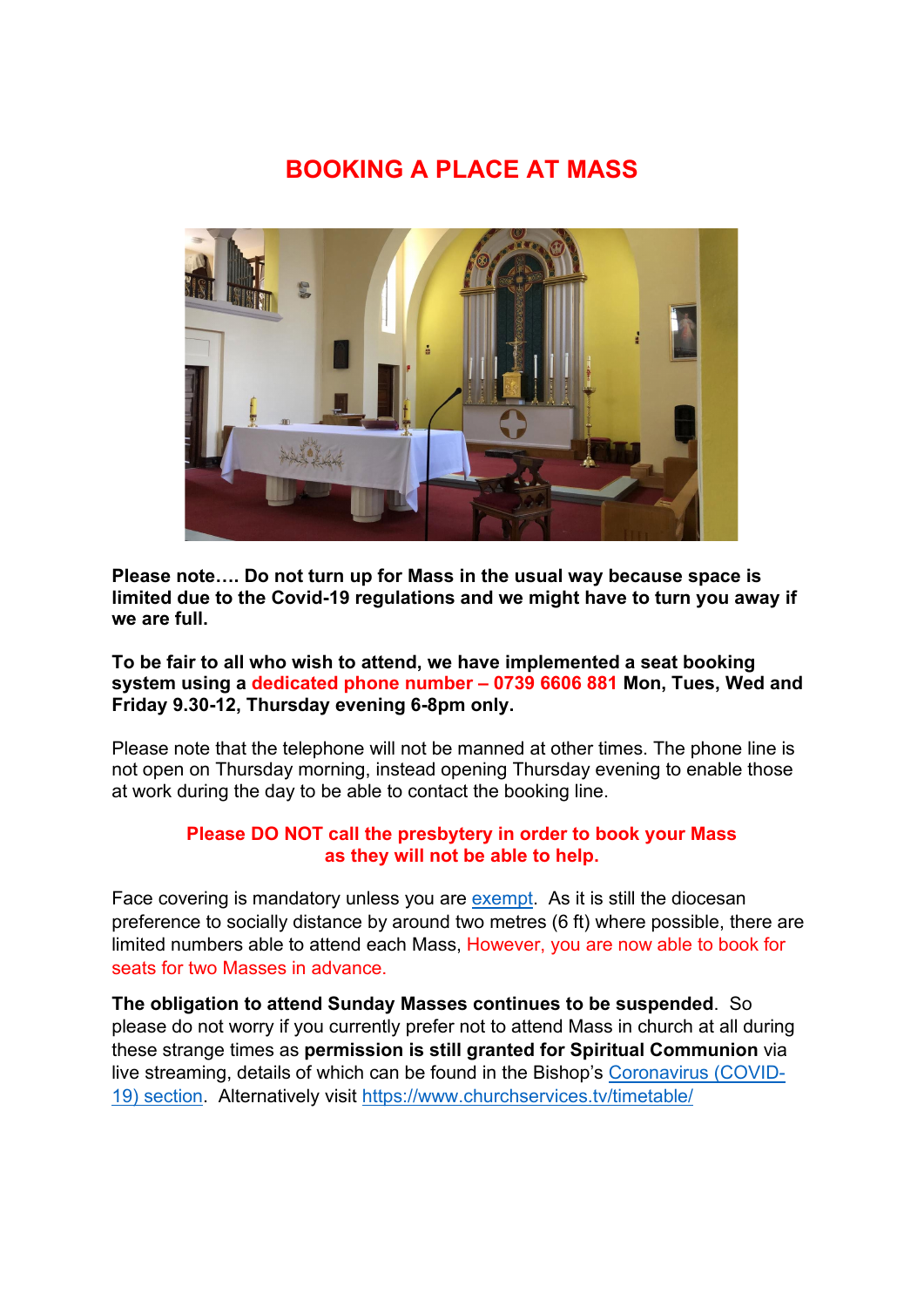### **Pre-booked Masses are scheduled for the following times**

**Tuesday mornings at 10am. starting September 8th Friday evenings at 7pm Saturday Vigil at 6.30pm Sundays at 8.30am (not 8am) and 10.30am**

To find out more about booking seats for Mass and what attending Mass will now entail please see [http://www.stedwardskettering.org.uk/how-to-book-a-place-at](http://www.stedwardskettering.org.uk/how-to-book-a-place-at-mass/)[mass/](http://www.stedwardskettering.org.uk/how-to-book-a-place-at-mass/) for the most up-to-date information.

We still need more stewards and cleaners to further develop our teams – please contact the presbytery by email if you wish to help.

# **ST EDWARD'S PARISH - THE PARISH COMMUNITY FACEBOOK GROUP**

**The Parish of St. Edward, RC Church, Kettering**. Find the facebook group at:

<https://www.facebook.com/groups/2762598427183322/>

## **PARISH CALL AND CARE**

The Parish is continuing with its "Parish Call and Care scheme" to support isolated and elderly parishioners. If you are someone who would like to receive calls, from a fellow parishioner, or know of someone who you feel would appreciate such a call, please contact Fr Gregory in the first instance on 01536 512497 or email [parish@stedwardskettering.org.uk](mailto:parish@stedwardskettering.org.uk) with your name and phone number (and if you are recommending anybody else to receive such calls, their name and phone number).

## **USEFUL LINKS**

**National Domestic Abuse Helpline** 0808 2000 247

**Refuge website** <https://www.refuge.org.uk/>